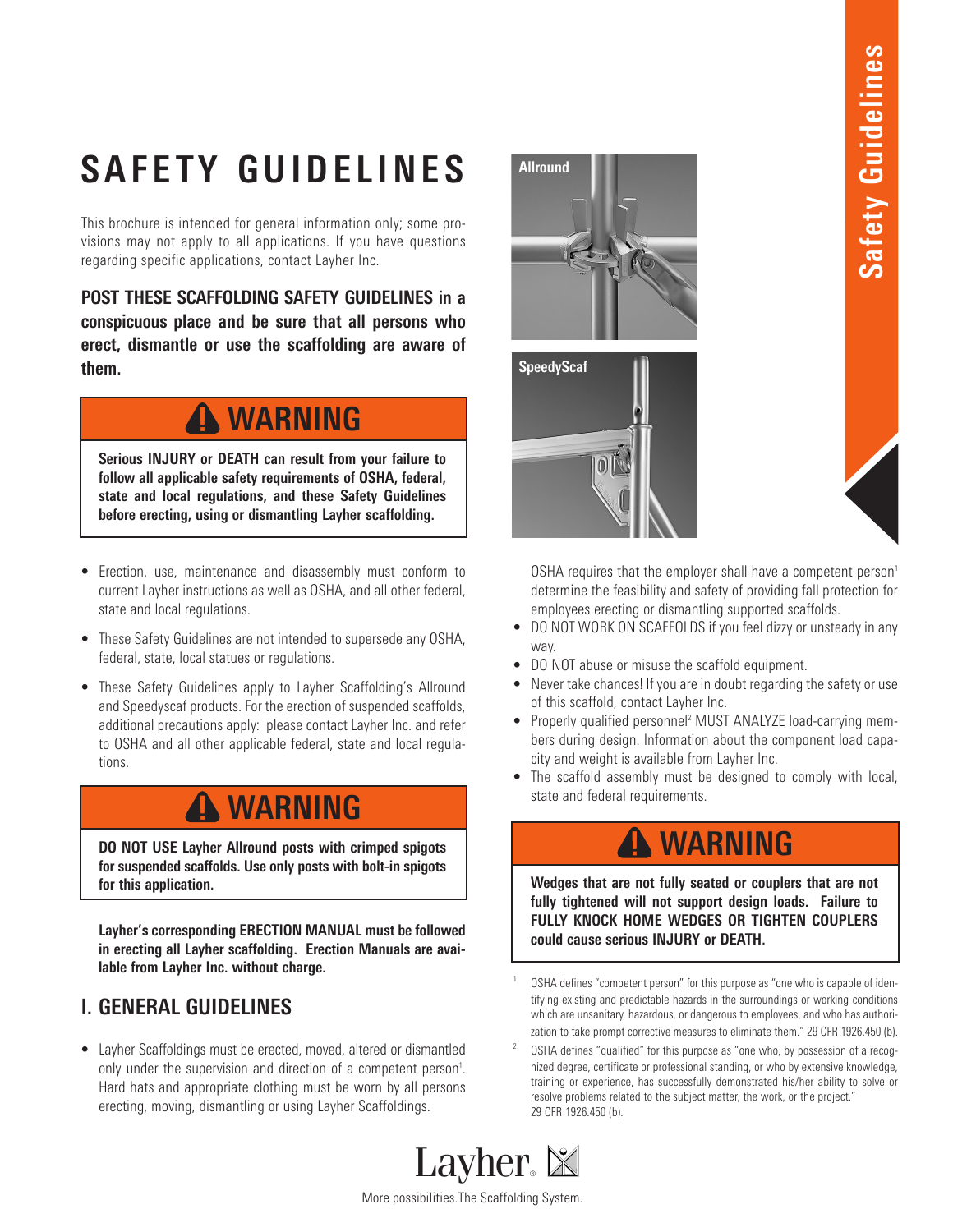- SURVEY THE JOB SITE to determine ground conditions, strength of the supporting structure, proximity of electric power lines, overhead obstructions, wind conditions and the need for overhead or weather protection. These conditions must be evaluated and adequately provided for.
- DO NOT erect scaffolds near electrical power lines unless proper precautions are taken.
- Post/frame spacing and sill size can be determined only after the total loads to be imposed on the scaffold and the weight of the scaffold have been calculated.
- Any part of a building or structure used to support the scaffold must be capable of supporting the load to be applied. This analysis must be done by a qualified person.
- Stationary scaffolds over 125 feet in height must be designed by a professional engineer.
- All equipment must be inspected prior to erection to see that it is in good condition and is serviceable. Damaged or deteriorated equipment must not be used. REMOVE it from the job site.
- Inspect all Layher "Robust Decks" prior to erection, especially for mechanical damage, deformation and rot or other deterioration.
- Use only properly identified Layher components in erecting scaffolds with Layher instructions or guidelines.
- Rolling Towers over 60 feet in height must be designed by a professional engineer.

### **WARNING**

**Fall arrest equipment attached to scaffold MAY NOT prevent serious INJURY or DEATH if a fall occurs.**

#### **ERECTION OF FIXED SCAFFOLD**

- Base plates must be used on all scaffolds, centered on the sills, and in firm contact with the sills. Base plates must also be in firm contact with other scaffold components, depending upon the scaffold design being followed. Be especially careful when scaffolding is to be erected on soft or frozen ground.
- Compensate for uneven ground by using screw jacks and base plates with sills. DO NOT USE unstable objects such as blocks, loose bricks etc.
- Use only tools recommended by Layher for erection and dismantling. Layher recommends a 500g (1.12 lbs.) hammer for knocking home the wedges.
- DO NOT stand, lean or put weight on horizontal members until the wedges are fully driven home and the couplers are tightened.

### **WARNING**

#### **FULLY KNOCK HOME WEDGES AND TIGHTEN COUPLERS IMMEDIATELY after placing member.**

- Horizontal and/or vertical diagonal bracing, per Erection Manual, is required to maintain a square and plumb scaffold structure.
- Plumb and level the scaffold until proper fit can easily be made. DO NOT force members to fit. Be sure the scaffold stays plumb and level as erection progresses.
- Ties, guys, bracing and/or outriggers may be needed to assure a safe, stable scaffold assembly. The height of the scaffold in relation to the minimum base dimension (length or width), wind loads, the use of brackets or cantilevered platforms and imposed scaffold loads determine the need for sway and stability bracing.
- For detailed information regarding tying or guying of Layher Allround and Speedyscaf, the corresponding Erection Manual MUST BE USED or contact Layher Inc..
- Outrigger bays or outrigger units can be used to increase the minimum base width of freestanding towers. If used, they must be installed on both sides of the tower. The resulting base dimension, however, may no longer be the minimum (or limiting) base dimension.
- Work platforms must be fully decked with Layher platform units in sound condition. Individual grade wood planks MUST NOT be used with Layher Speedyscaf. Secure platform units against lift-off.

### **WARNING**

**USE ONLY LAYHER FABRICATED DECKS with LAYHER SPEEDYSCAF SYSTEM. Substitutions could cause a SCAFFOLD COLLAPSE.**

- Guardrails must be used on all open sides and ends of scaffold platforms. Both top and midrails are required. Local codes specify heights above working surface and the platform height above ground when guardrails are required. Use at lower heights above ground if falls can cause injury. Watch out for local regulations!
- Toeboards must be installed whenever people are required to work or pass under a scaffold platform. Screening is required when materials are to be stacked higher than the toeboard.
- A means of access must be provided to all work platforms. If access is not available from the structure, access ladder units and swinggates, decks with built-in ladders or stairways must be provided. Attachable ladder units must extend at least 3 feet above platforms. Install access ladder units as scaffold erection progresses.
- Materials MUST NEVER be placed on cantilevered, side or end brakket platforms unless the assembly has been designed to support material loads by a qualified person. These types of platforms cause overturning and up-lift forces which must be compensated for.
- When uplift can occur, vertical members (frames or posts) must be pinned together.
- Consult a qualified person. The qualified person has to determine if a locking pin can be used or if bolt in spigots must be used.
- DO NOT use Layher Bridging Ledgers without considering the loads to be supported. DO NOT cantilever Layher Bridging Ledgers. DO NOT cantilever Lattice Girders or other horizontal members without special design.
- Special care must be taken when Layher lattice girders or unit beams are used.
	- SpeedyScaf lattice girders must only be installed using special Layher girder couplers, with all bolts and nuts installed and tightened.
	- Trusses must overhang their supports by at least 6 inches.
	- Lateral bracing is required for all girders spans according to design
	- Lattice girders and unit beams used as side or end brackets require special mountings and special bracing. Consult a qualified person.